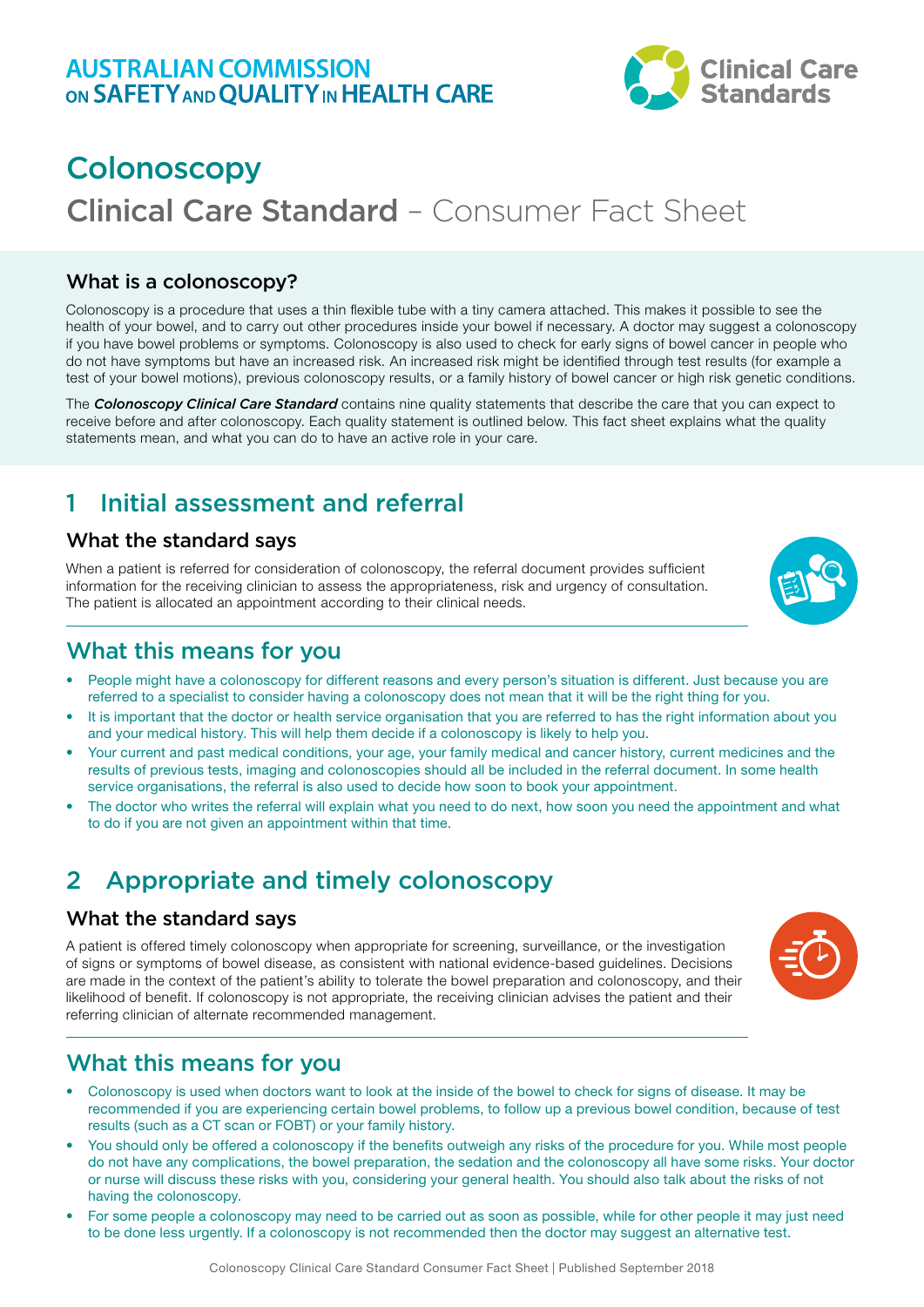## 3 Informed decision making and consent

### What the standard says

Before starting bowel preparation, a patient receives comprehensive consumer-appropriate information about bowel preparation, the colonoscopy and sedation or anaesthesia. They have an opportunity to discuss the reason for the colonoscopy, its benefits, risks, financial costs and alternative options before deciding to proceed. Their understanding is assessed, and the information provided and their consent to sedation, colonoscopy and therapeutic intervention is documented.



### What this means for you

- If your doctor recommends that you have a colonoscopy, you will need to decide whether to go ahead with it. If you decide to have the colonoscopy, you will be asked to give consent. Giving consent means that you understand what is involved in having the colonoscopy, what the risks and benefits are, and that you agree to have the colonoscopy.
- To help you make your decision, you will be informed about all the parts of the process including:
	- − Bowel preparation the process for clearing your bowel before the colonoscopy using medicines, changing your diet and fasting (not eating for a period of time)
	- − Sedation medicines given to minimise discomfort during the colonoscopy
	- The colonoscopy procedure how the colonoscope is used to look at your bowel, and to help remove polyps or tissue samples.
- The discussion will include:
	- − Why the doctor is suggesting a colonoscopy
	- − Benefits to your health
	- − Risks of the bowel preparation, sedation and the colonoscopy
	- − Risks of not having the colonoscopy
	- − Any out-of-pocket costs
	- − Any alternatives to colonoscopy.
- It is important that you understand this information before giving consent and that you ask questions if you need more information before you make your decision. This should happen before you start the bowel preparation. If you need an interpreter, this can be arranged. If you choose to have the colonoscopy, your consent will be recorded in writing. Even after you have given your consent, you can ask for more information or change your mind about having the colonoscopy at any time before the colonoscopy begins.

## 4 Bowel preparation

#### What the standard says

A patient booked for colonoscopy receives a bowel preparation product and dosing regimen individualised to their needs, co-morbidities, regular medicines and previous response to bowel preparation. The importance of good bowel preparation for a quality colonoscopy is discussed with the patient. They are provided with consumer-appropriate instructions on how to use the bowel preparation product and their understanding is confirmed.



### What this means for you

- Before you have a colonoscopy, you need to make sure your bowel is as clear as possible. If your bowel is not clear, polyps or even cancers may be missed, or you may need to have the colonoscopy again. This means it is important for you to follow the instructions carefully and ask questions if you do not understand what to do.
- To get your bowel ready for the colonoscopy, you will be told what (and what not) to eat and drink, including when to drink extra fluids to stop you from getting dehydrated. You will be given, or asked to buy, medicine to clear out your bowel by causing diarrhoea. Make sure you understand when to take the medicines, usually starting the day before the colonoscopy. Your doctor or nurse will explain how these medicines may affect you. You should tell them about any previous experience you have had with bowel preparation.
- Preparation for colonoscopy can also affect your other health conditions or medicines, such as medicines for diabetes or medicines to prevent blood clots. You may need to change the way you take your other medicines or follow special instructions in the days before your colonoscopy. Your doctor will discuss any changes you need to make with you. Some people may need extra personal or health support during bowel preparation and a few may need an overnight stay in hospital. If at any time during the bowel preparation you are unsure what to do, ring your doctor or clinic to check.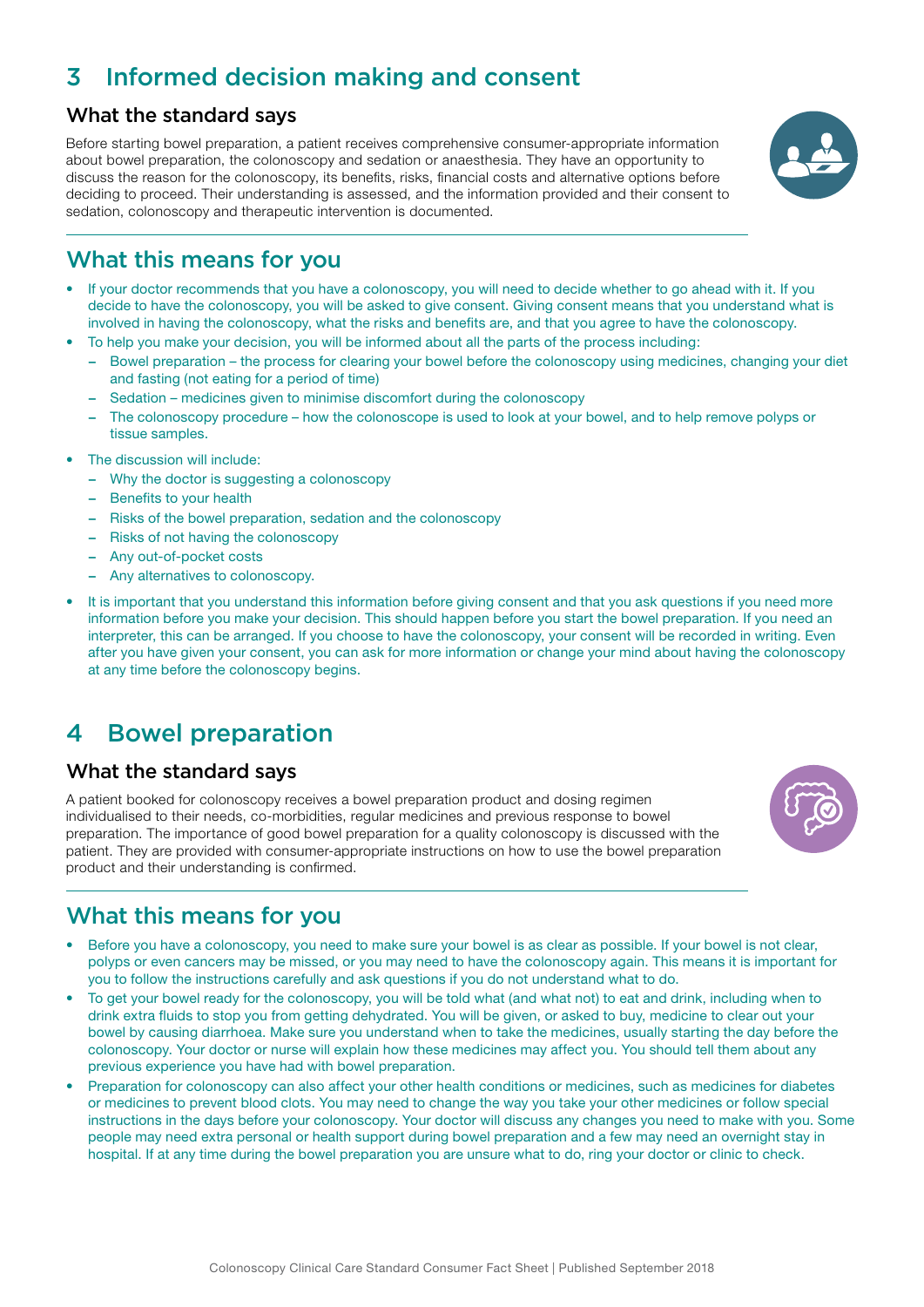## 5 Sedation

### What the standard says

Before colonoscopy, a patient is assessed by an appropriately trained clinician to identify any increased risk, including cardiovascular, respiratory or airway compromise. The sedation is planned accordingly. The risks and benefits of sedation are discussed with the patient. Sedation is administered and the patient is monitored throughout the colonoscopy and recovery period in accordance with Australian and New Zealand College of Anaesthetists guidelines.

### What this means for you

- During your colonoscopy you will be given medicines to minimise your pain or discomfort (sedation). Before the colonoscopy, a doctor or nurse will check whether there are any particular risks for you when you are having the sedation. They will ask about your health, other medical conditions, medicines and previous experiences with sedation or anaesthesia. This is to make sure that you are given sedation safely. They will also talk with you about the medicines they will use during your sedation, their risks and benefits, and what you can expect to be aware of during the colonoscopy and as you recover.
- Discuss any concerns or preferences with your doctor. Your sedation will be given according to current professional recommendations, guidelines and taking into account your risks. Your sedation may sometimes be given by a specialist anaesthetist but this is not always required.

## 6 Clinicians

#### What the standard says

A patient's colonoscopy is performed by a credentialed clinician working within their scope of clinical practice, who meets the requirements of an accepted certification and recertification process. Sedation or anaesthesia and clinical support are provided by credentialed clinicians working within their scope of clinical practice.

### What this means for you

- When you have a colonoscopy you can expect to be cared for by qualified doctors and nurses who have met necessary health service and professional requirements and standards. This includes those providing your nursing care, sedation or anaesthesia, and your colonoscopy.
- You can expect that the doctor or specialist nurse who carries out the colonoscopy will keep their skills and knowledge up to date.

## 7 Procedure

#### What the standard says

When a patient is undergoing colonoscopy their entire colon – including the caecum – is examined carefully and systematically. The adequacy of bowel preparation, clinical findings, biopsies, polyps removed, therapeutic interventions and details of any adverse events are documented. All polyps removed are submitted for histological examination.

### What this means for you

- Your colonoscopy will be performed to a high standard. During the colonoscopy, the whole length of your bowel will be carefully examined. This will make it more likely that bowel problems can be found and that growths such as polyps can be seen and removed.
- If bowel tissue or polyps are removed from your bowel they will be sent to pathology laboratories for examination under a microscope.
- All the records kept by health service organisations will have information about your colonoscopy, the findings and any problems that may have occurred, which you can ask to see if you want to.